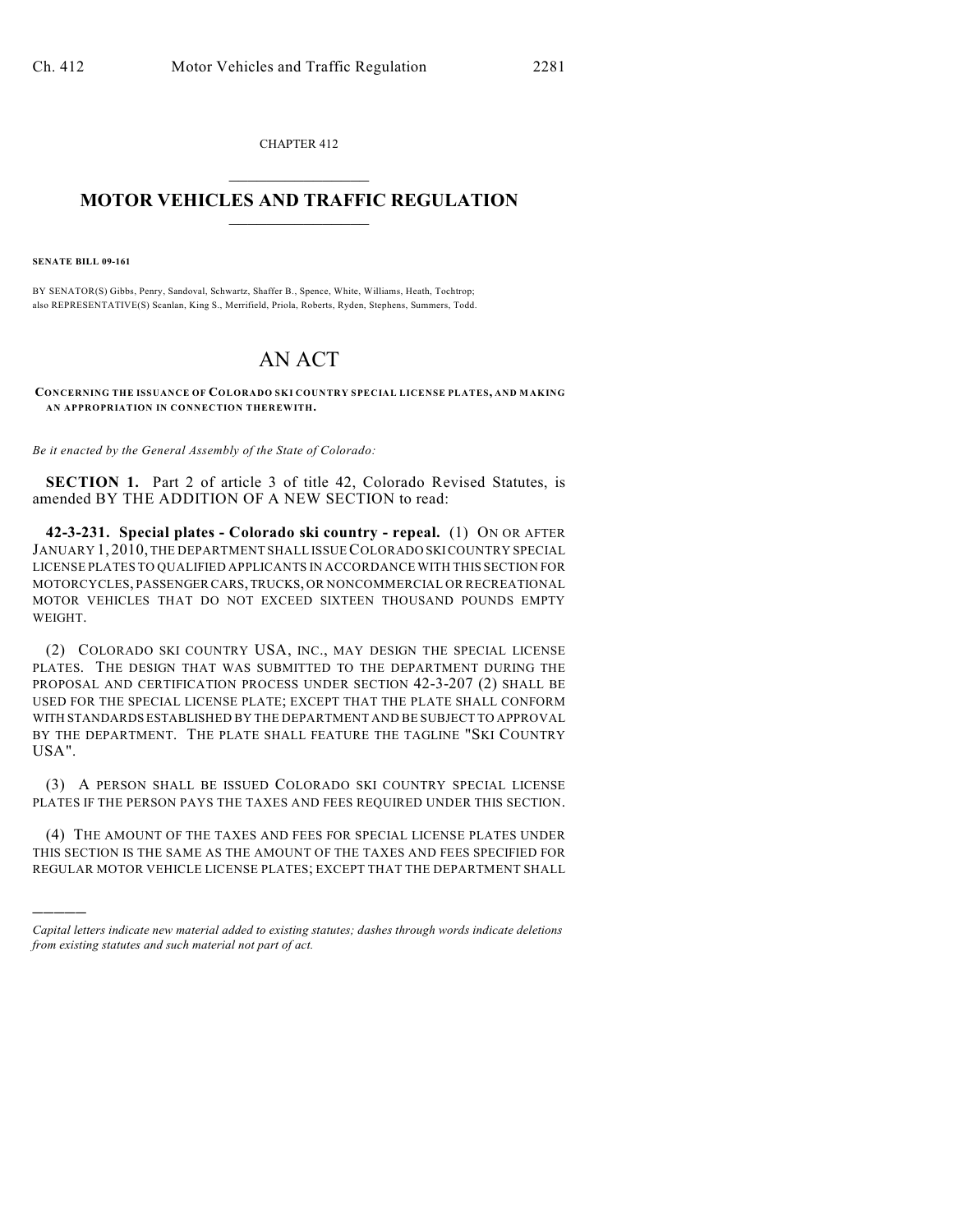COLLECT A ONE-TIME FEE OF TWENTY-FIVE DOLLARS FOR ISSUANCE OR REPLACEMENT OF EACH SUCH LICENSE PLATE. THE DEPARTMENT SHALL TRANSMIT THE ONE-TIME FEE TO THE STATE TREASURER, WHO SHALL CREDIT THE SAME TO THE HIGHWAY USERS TAX FUND CREATED IN SECTION 43-4-201, C.R.S.

(5) AN APPLICANT MAY APPLY FOR PERSONALIZED COLORADO SKI COUNTRY SPECIAL LICENSE PLATES. UPON PAYMENT OF THE ADDITIONAL FEE REQUIRED BY SECTION 42-3-211 (6) (a) FOR PERSONALIZED LICENSE PLATES, THE DEPARTMENT MAY ISSUE SUCH LICENSE PLATES IF THE APPLICANT COMPLIES WITH SECTION 42-3-211. IF AN APPLICANT HAS EXISTING PERSONALIZED LICENSE PLATES FOR A MOTOR VEHICLE, THE APPLICANT MAY TRANSFER THE COMBINATION OF LETTERS OR NUMBERS TO A NEW SET OF COLORADO SKI COUNTRY SPECIAL LICENSE PLATES FOR THE VEHICLE UPON PAYMENT OF THE FEE IMPOSED BY SECTION 42-3-211 (6) AND UPON TURNING IN SUCH EXISTING PLATES TO THE DEPARTMENT. A PERSON WHO HAS OBTAINED PERSONALIZED COLORADO SKI COUNTRY SPECIAL LICENSE PLATES UNDER THIS SUBSECTION (5) SHALL PAY THE ANNUAL FEE IMPOSED BY SECTION 42-3-211 (6) (b) FOR RENEWAL OF THE PERSONALIZED LICENSE PLATES. THE FEES IMPOSED UNDER THIS SUBSECTION (5) ARE IN ADDITION TO ALL OTHER TAXES AND FEES IMPOSED FOR PERSONALIZED COLORADO SKI COUNTRY SPECIAL LICENSE PLATES.

(6) (a) THE COLORADO SKICOUNTRY SPECIAL LICENSE PLATES SHALL BE RETIRED IF THREE THOUSAND LICENSE PLATES ARE NOT ISSUED BY JULY 1, 2011.

THIS SECTION IS REPEALED, EFFECTIVE JULY 1, 2012, UNLESS THE DEPARTMENT NOTIFIES THE REVISOR OF STATUTES PRIOR TO JULY 1, 2012, IN WRITING, THAT THREE THOUSAND LICENSE PLATES WERE ISSUED BY JULY 1, 2011.

**SECTION 2.** 42-3-312, Colorado Revised Statutes, is amended to read:

**42-3-312. Special license plate surcharge.** In addition to any other fee imposed by this article, an applicant for a special license plate created by rule in accordance with section 42-3-207, as such section existed when the plate was created, or license plates issued pursuant to sections 42-3-211 to 42-3-218 and sections 42-3-221 to 42-3-229 42-3-231 shall pay an issuance fee of twenty-five dollars; except that the fee shall not be imposed on special license plates exempted from additional fees for the issuance of a military special license plate by section 42-3-213 (1) (b) (II). The fee shall be transferred to the state treasurer and credited to the licensing services cash fund created in section 42-2-114.5.

**SECTION 3. Appropriation.** In addition to any other appropriation, there is hereby appropriated, out of any moneys in the license plate cash fund created in section 42-3-301 (1) (b), Colorado Revised Statutes, not otherwise appropriated, to the department of revenue, for allocation to the division of motor vehicles, driver and vehicle services, for the fiscal year beginning July 1, 2009, the sum of sixteen thousand eighty dollars (\$16,080), or so much thereof as may be necessary, for the implementation of this act.

**SECTION 4. Act subject to petition - effective date.** This act shall take effect at 12:01 a.m. on the day following the expiration of the ninety-day period after final adjournment of the general assembly that is allowed for submitting a referendum petition pursuant to article V, section 1 (3) of the state constitution, (August 5, 2009,